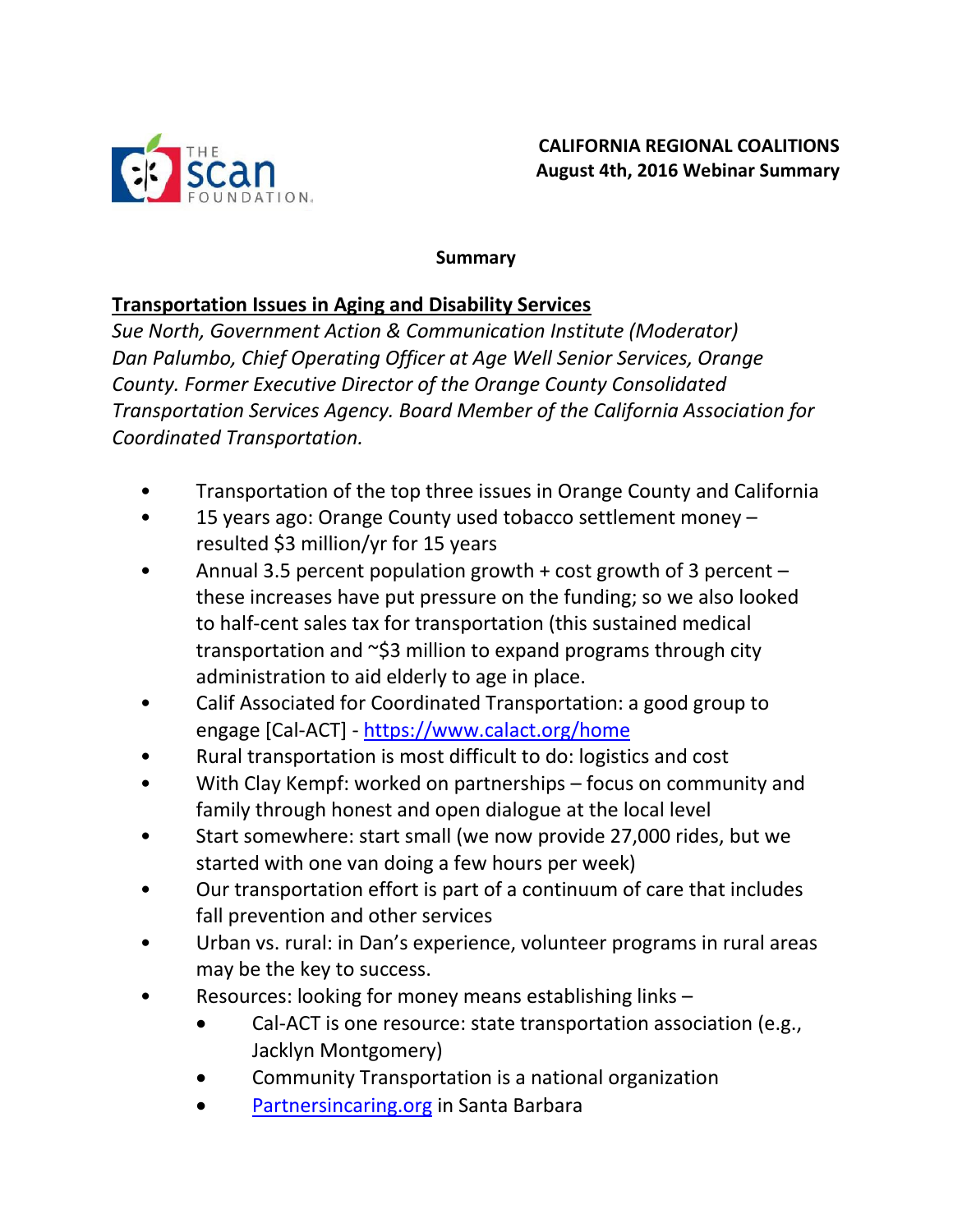- The Beverly Foundation Legacy: [www.beverlyfoundationlegacy.org](http://www.beverlyfoundationlegacy.org/) -- provide grants for volunteer driver programs
- Federal Transit Association (section 5310 and 5311) has federal grant program to fund purchase of mini-vans and busses. Has an 11.42 percent match requirement (even that match is now covered by the state). Go to [www.DOT.CA.Gov](http://www.dot.ca.gov/) – in the search box: type in 5310 (urban) or 5311 (rural) for information about this federal grant program.

### Question/comment:

- Patricia Osage: has a voluntary program and can provide information to anyone interested: [posage@fremont.gov.](mailto:posage@fremont.gov) Patricia notes that the 5310 program started providing grants not only for vans but for operating \$\$ for voluntary transportation programs.
- Dan Palumbo: dpalumbo@myagewell.org please contact him with questions or requests for more information. Can meet with a small group; urge you to join Cal-ACT - [https://www.calact.org/home.](https://www.calact.org/home) Dan is also part of groups that help non-profits with ancillary costs of workers comp, background checks, etc.

#### **California Regional Coalition reports on regional work**

# *Central Valley LTSS Coalition*

- Donald Fischer: using eblasts has been an effective tool
- We are involving fiduciary planners (to prevent abuse of persons who are aged or disabled)

#### *Ventura County Hospital to Home Alliance*

• Sally Grove: newer coalition – main membership sectors are hospitals, home health organizations, and SNFs. Working on strategic planning. Knocking down walls is their goal, and open communications among collaborators is the process.

# *San Francisco Long Term Care Coordinating County*

 Valerie Coleman: working on their website. Working on content while developer is working with designer. City processes are slow, but it's under way. Website will highlight the six workgroups within the county Long Term Care Coordinating Council. There will be lots of content given these six workgroups.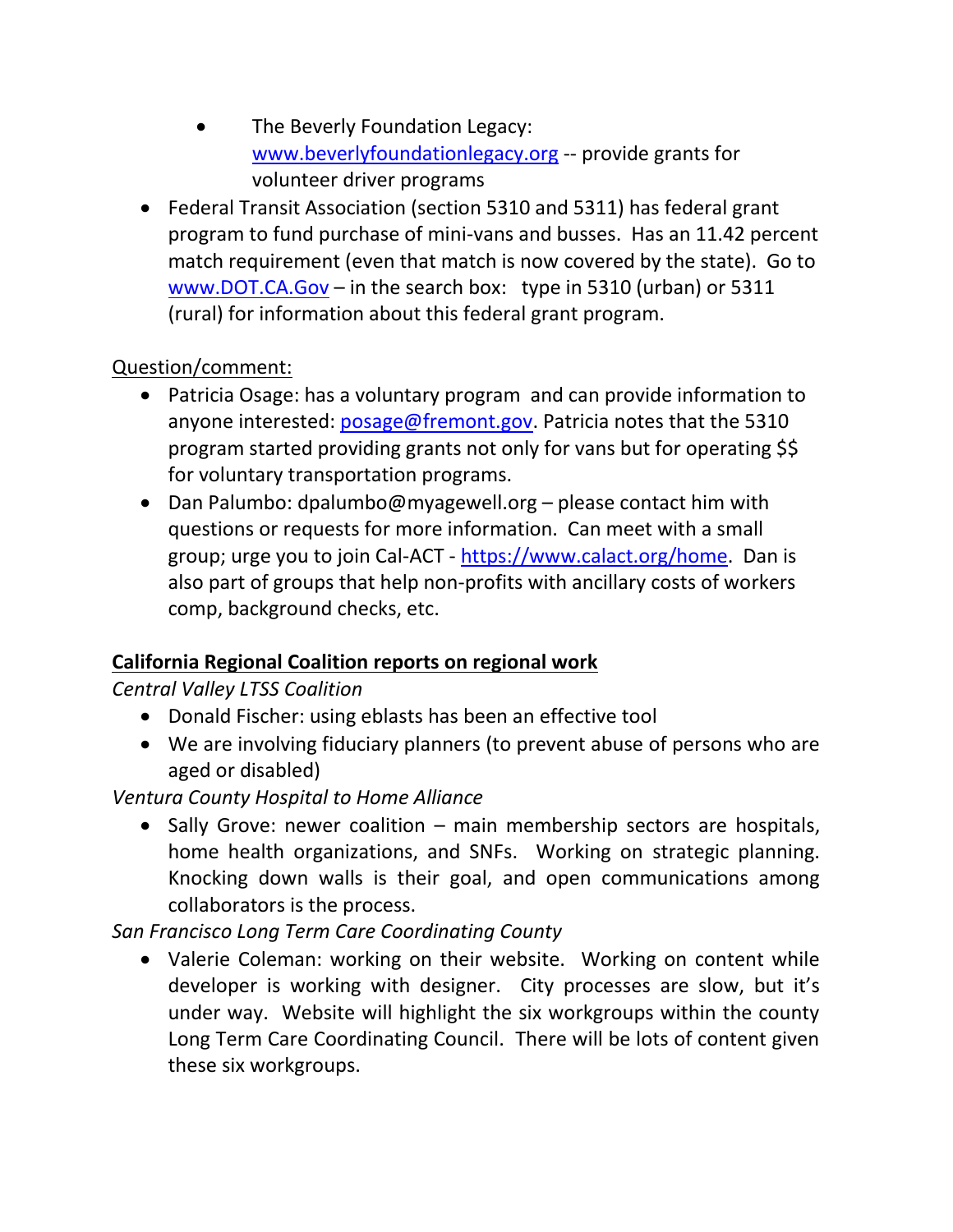# **Update from The SCAN Foundation**

*Kali Peterson, Program Officer, The SCAN Foundation*

- Part B grantees: second quarterly reports were due in July; if the report isn't submitted, please make that a priority
- Activities (homework) connected to the regional meetings: these are part of the Part A grant scope of work (activity 1.7)
- Sept. 13: annual TSF Summit on long term care services and supports. This is open to as many of your coalition members as want to register.
	- o Summit Registration: [http://www.thescanfoundation.org/news](http://www.thescanfoundation.org/news-events/registration-open-2016-ltss-summit)[events/registration-open-2016-ltss-summit](http://www.thescanfoundation.org/news-events/registration-open-2016-ltss-summit)
- Sept. 14: separate registration for the one day Community of Constituents conference. Your regional coalition lead has received the registration link. Check with him or her to find out who your delegation is.
- TSF is doing a survey: your coalition lead has received the link to this survey and is being asked to circulate to all coalition members. The focus is to gauge the involvement in integrated care and local coordinated care activities.

*Next webinar is October 6 – first Thursday of the month.*

#### **Calendar Notes:**

This year's Regional Coalition Webinars are scheduled for the first Thursday of each month from 9:30 - 10:30 am. Please see the schedule below:

| Webinar<br><b>Date</b>   | <b>Regional Coalition Sharing/ Report-Out Schedule</b>            |
|--------------------------|-------------------------------------------------------------------|
| October 6th              | Diversability Advocacy Network (Chico)                            |
|                          | <b>Inland Empire LTSS Coalition</b>                               |
|                          | Los Angeles Aging Advocacy Coalition                              |
| November 3rd             | Monterey Bay Aging and Disability Resource Coalition              |
|                          | New Beginning Coalition: San Mateo<br>$\bullet$                   |
|                          | <b>Orange County Aging Services Collaborative</b>                 |
| December 1 <sup>st</sup> | Aging and Disability Coalition of Lake and Mendocino<br>$\bullet$ |
|                          | Counties                                                          |
|                          | <b>ILC of Kern County</b>                                         |
|                          | Placer County Aging and Disability Resource Coalition             |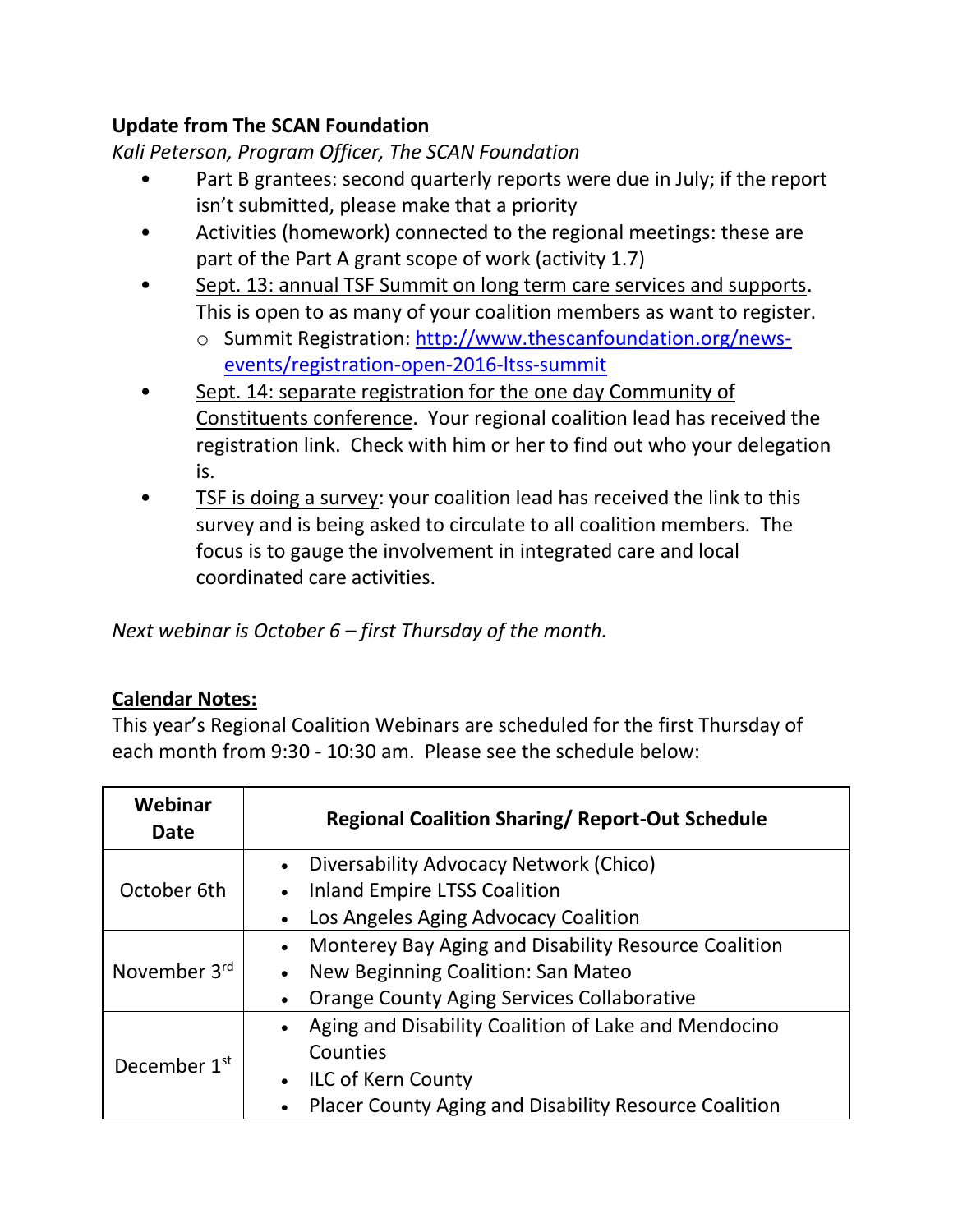### **Participants:**

| Speakers/Guests:                          | Dan Palumbo, Age Well Senior Services      |
|-------------------------------------------|--------------------------------------------|
| Aging and Disability Coalition of         | Corrina Avila, Tanner Silva-Parker         |
| Lake and Mendocino Counties:              |                                            |
| Aging Services Collaborative of           | <b>Marilou Cristina</b>                    |
| Santa Clara:                              |                                            |
| Bay Area Senior Health Policy             | Cassandra Chan, Vic Gellon                 |
| Coalition:                                |                                            |
| <b>Central Coast LTSS Coalition:</b>      | <b>Eduardo Medel</b>                       |
| <b>Central Valley LTSS Coalition:</b>     | Don Fischer, Sheri Wiedenhoefer, Jill      |
|                                           | McCarthy                                   |
| <b>Community Living Implementation</b>    |                                            |
| Council of Nevada County:                 |                                            |
| Contra Costa Advisory Council on          | Debbie Toth, Ella Jones                    |
| Aging:                                    |                                            |
| <b>Diversability Action Network</b>       | Sarah May                                  |
| (Chico):                                  |                                            |
| Independent Living Workgroup of           | <b>Harvey Clowers</b>                      |
| Kern County:                              |                                            |
| Inland Empire LTSS Coalition:             |                                            |
| Los Angeles Aging Advocacy                | Brandi Orton, Sherry Revord                |
| Coalition:                                |                                            |
| Monterey Bay Aging and Disability         | Patty Talbot, Elsa Quezada                 |
| <b>Resource Coalition:</b>                |                                            |
| San Mateo County New Beginning            | Michelle Makino, Marilyn Baker-Venturini,  |
| Coalition:                                | Deborah Owdom                              |
| <b>Orange County Aging Services</b>       | Cynthia Okialada                           |
| Collaborative:                            |                                            |
| <b>Placer County Aging and Disability</b> | <b>Eldon Luce</b>                          |
| <b>Resource Coalition:</b>                |                                            |
| San Diego Long Term Care                  | Elizabeth Lee                              |
| Integration Project:                      |                                            |
| San Francisco Long Term Care              | Cindy Kauffman, Katherine Kelly, Catherine |
| <b>Coordinating Council:</b>              | Spensley, Valerie Coleman                  |
| The Senior Coalition of Stanislaus        | Maria Profeta, Erlinda Bourcier            |
| County:                                   |                                            |